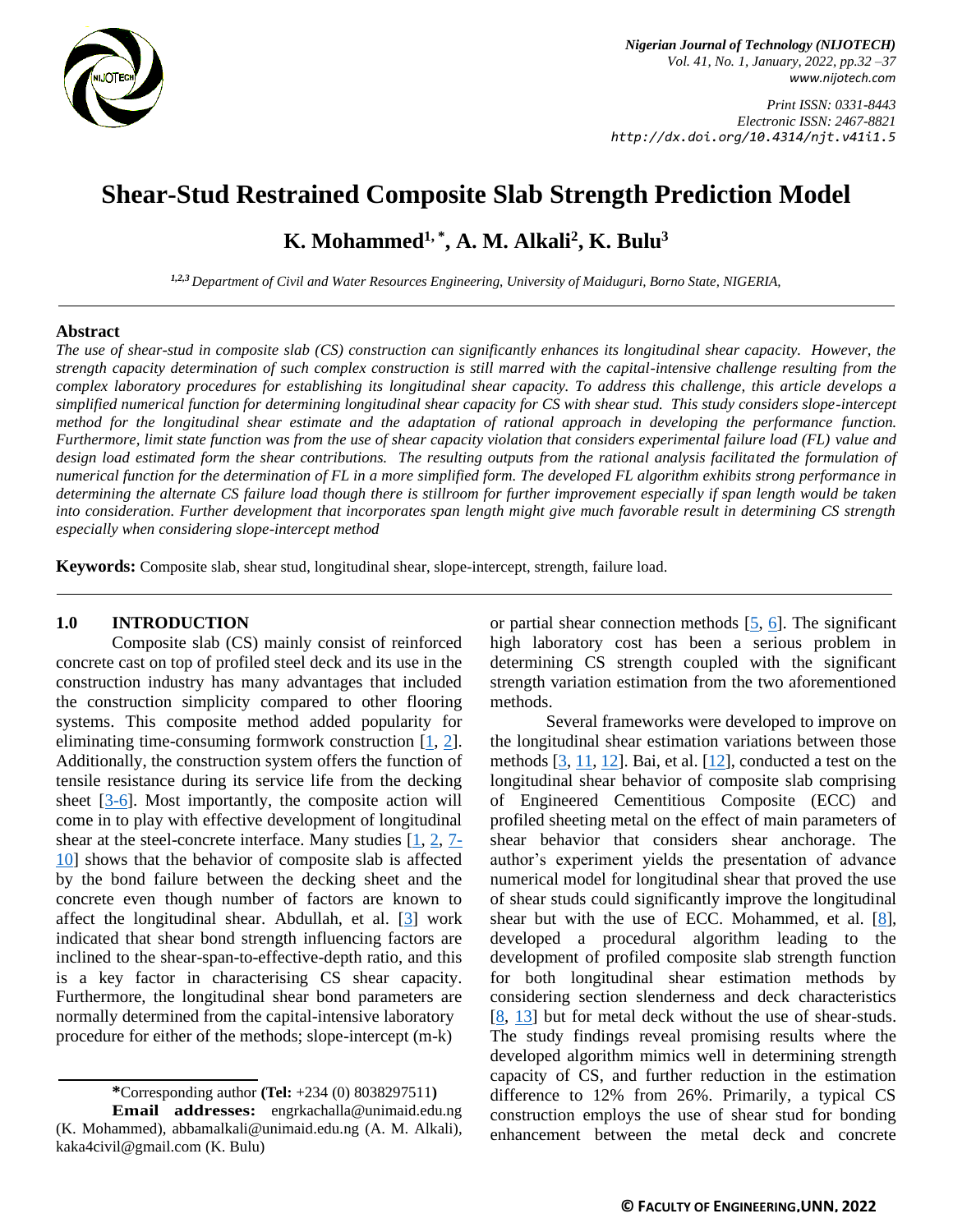medium especially on high-rise buildings. This manuscript develops a rational based method that will aid in predicting the shear strength behavior for CS with embedded shearstud.

#### **2.0 MATERIALS AND METHODS**

#### *2.1 Shear bond*

The longitudinal shear strength parameters, *m* and *k* are outputs results from experimental flexural testing on composite slab specimens where the linear relationship plots of vertical shear,  $V_t / bd_p$  against shear bond,  $A_p \, / \, bl_s$  for two groups of test values of *X* and *Y* specimens as depicted in Figure 1, and the indicated parameters were, *A p* represent deck cross-sectional area with yield strength value,  $f_{yp}$  and  $d_p$  is the clear centroid distance. These vectors quantities are clearly defined in literature  $[14]$ . Considering ductile failure condition  $V_t$  is computed using the failure load *w* value as shown in Eq. (1).

$$
V_t = \frac{W}{2} \tag{1}
$$

The inverted slenderness,  $l_s / d_p$  ratio plays a critical role in determining CS strength,  $l_s$  and represent the shear span length. Hence, the vertical shear stress,  $V_t / bd_p$  for CS neglecting the insignificant influence of  $f_{yp}$  as found in literature is [14].



Therefore, the design shear resistance function  $V_{i, Rd}$  is according to the expression shown in Eq. (3) and *y* has a value of 1.25 [5].

$$
V_{i, Rd} = \frac{bd_p}{y} [m(\frac{A_p}{bl_s}) + k]
$$
 (3)

The recommended shear-bond resistance of CS with end anchorage of shear –studs is considered as found in literature [2]

$$
V_u = v_s + 0.5v_a
$$
 and  

$$
v_s = \frac{2V_{i, Rd}}{l} = f
$$
 (4)

Where  $V_{\mu}$  is the total vertical shear capacity of the slab,  $v_s$  represents the CS shear-bond capacity characterised by the interaction between the metal sheet and concrete only, and  $v_a$  is the shear capacity due to the end anchorage and was evaluated from the given equation:

$$
v_a = NP_a(d - x_c / 2) / l_s
$$
 (5)

where  $N$  is the number of shear connectors attached to each sheeting,  $x_c$  indicates the depth of concrete in compression and  $P_a$  is the end anchorage capacity.



**Figure 1:** m-k values determination

Nigerian Journal of Technology (NIJOTECH) Vol. 41, No. 1, January 2022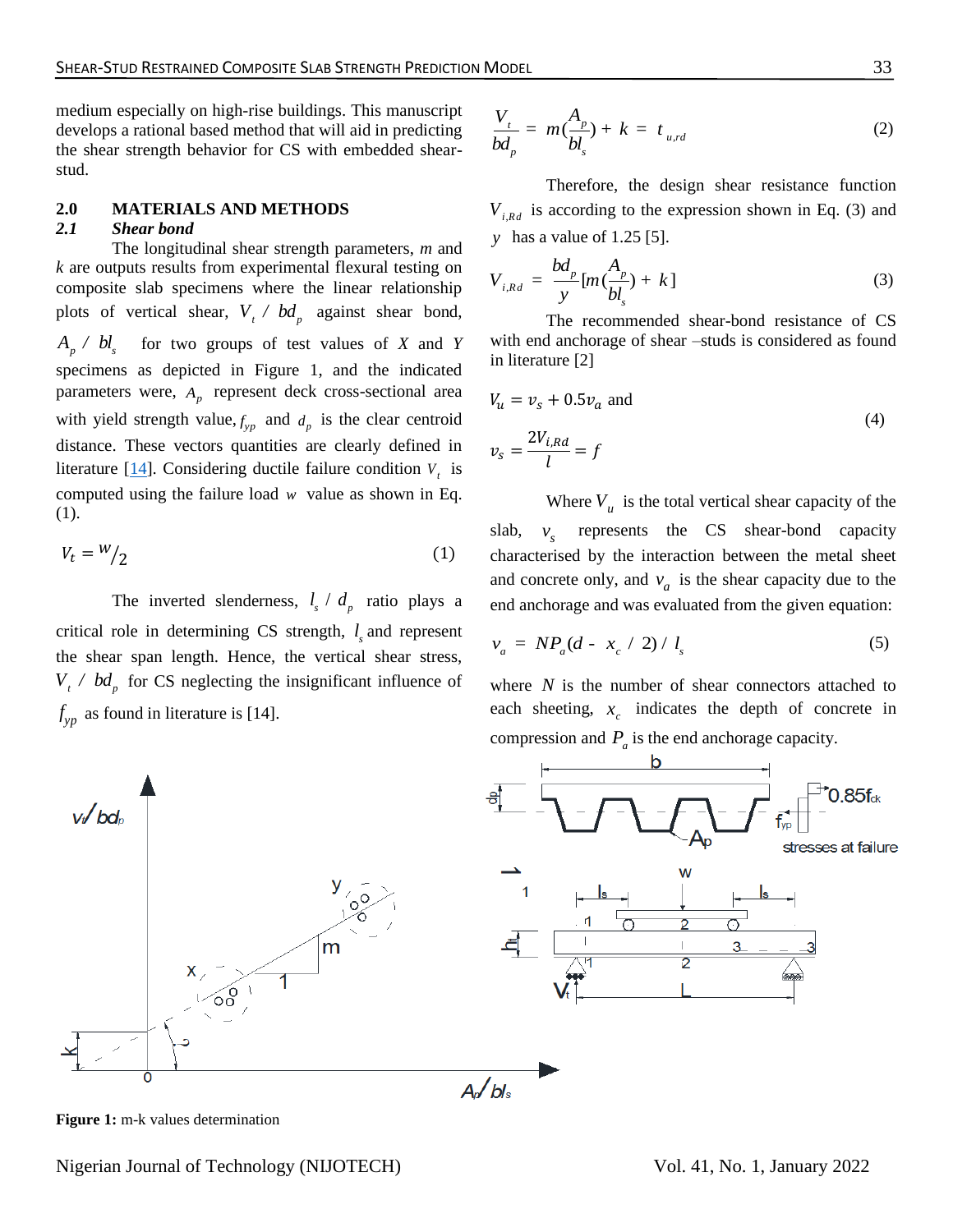# *2.2 Experimental Data*

This study uses an experimental laboratory testing results as input variables representing failure load (*FL*) which is vital in the development of CS function. Hence, the experimental results presented in Ong and Mansurt [\[15\]](#page-5-10) was used in this study. The author conducted the using three different lengths that included 2.4 m, 3.0 m and 3.6m and of two different thicknesses; 100mm and

120mm. The Bondek-galvanised steel plate thickness is made up of 0.75 mm thick, yield strength and modulus of elasticity values were 626 MPa and 2.02 x 10  $\sim$  MPa, respectively. The experiment employs the use of 16 mm diameter studs as end anchorage and deck width of 610 mm. Table 1 presents the authors experimental test results and detailed explanation can be found in Ong and Mansurt [\[15\]](#page-5-10).

| <b>Table 1.</b> Summary of test results $ 13 $ |                         |                  |         |                          |  |  |
|------------------------------------------------|-------------------------|------------------|---------|--------------------------|--|--|
| <b>Slab Designation</b>                        | <b>Total Depth (mm)</b> | Total length (m) | Span(m) | <b>Failure load (kN)</b> |  |  |
| AA1                                            | 100                     | 2.4              | 2.3     | 26                       |  |  |
| AA2                                            | 100                     | 2.4              | 2.3     | 26                       |  |  |
| AC1                                            | 120                     | 3.0              | 2.85    | 35.8                     |  |  |
| AB2                                            | 120                     | 3.0              | 2.86    | 33.8                     |  |  |
| AC1                                            | 120                     | 3.6              | 3.45    | 27.9                     |  |  |

**Table 1:** Summary of test results [15]

Although the  $l_s$  value was not clearly defined in that experiment, for the purpose of this study analysis, the recommended value of *l* / 4 is adopted to compute the *mk* parameters. Therefore with  $A_p = 1259$  mm<sup>2</sup>, the *m* and *k* parameters from its regressed line were 40 and 0.024  $N/mm^2$ .

#### *2.2.1 Rational function*

The formulation of Failure probability,  $p_f$ function was based on the expression in Eq. (6)

$$
p_f = prob(R - Q < 0) = p(k < 0) \tag{6}
$$

where  $k$  is the limit state function or performance function that defines the desired boundary which is a function of the material resistance, *R* and load, *Q* variables. The detailed explanation of this principle is well captured in literature for further understanding [16]. The failure load, *FL* presented in Table 3 serves as the ultimate strength resistance of the material, and the design load computation is from the shear-bond resistance as earlier shown. Thereafter, the evaluation of the performance1 function for the load capacity violation is with the use of first order reliability method (FORM). Hence, to account for the random variability, the mean resistance,  $Q_m$ estimation is from  $[16, 17]$  $[16, 17]$ :

$$
Q_m = Q_n(M_n.F_n.P_n)
$$
 (7)

where  $Q_n$  is the nominal resistance (the ratio of  $FL$  over the span length) with a bias factor of 1.0. Hence, the mean resistance coefficient of variation,  $V_Q$  is from the expression in Eq. (8).

$$
V_Q = \sqrt{\left(v_m^2 \, v_f^2 \, v_p^2\right)}\tag{8}
$$

The parameters,  $v_m$ ,  $v_f$  and  $v_p$  are the equivalent corresponding coefficient of variation, *COV* for the factors  $M_n$ ,  $F_n$ , and  $P_n$  respectively. The values for the mean *COV* for these factors are 1.10, 0.1; 1.0, 0.05 and 1.11, 0.09, and are normally distributed  $[4]$ . Consequently, this study  $V_Q$  value is therefore 0.14 from the use of the expression in Eq. (8). Similarly, based on the Ellingwood and Galambos [\[18\]](#page-5-14) characterizations, the *COV* value and distribution type for the parameters *b* and *l<sup>s</sup>* are 0.17 and log-normal distribution, and each have a unit bias factor. Furthermore, the limit state violation for the profiled deck composite slab is as shown by the expression in Eq. (9).

$$
Q_m - V_u = R - Q \tag{9}
$$

Transforming the expression in Eq. (9) into basic variables form, yields  $\sim$ 

$$
R = \left[ \left( 1 - \frac{\gamma_0}{100} \right) X(1) \right] / L
$$
  
Q = M(A<sub>P</sub>. X(2). X(3) + 2. K. d<sub>p</sub>. X92) / [(1250 + (0.64. f<sub>ck</sub> E<sub>c</sub>. X(4)<sup>2</sup> - 0.25X<sub>c</sub>)]X93) (10)

While the statistical parameters for the basic variables are shown in other quantities in the equation above are considered as deterministic variables for concrete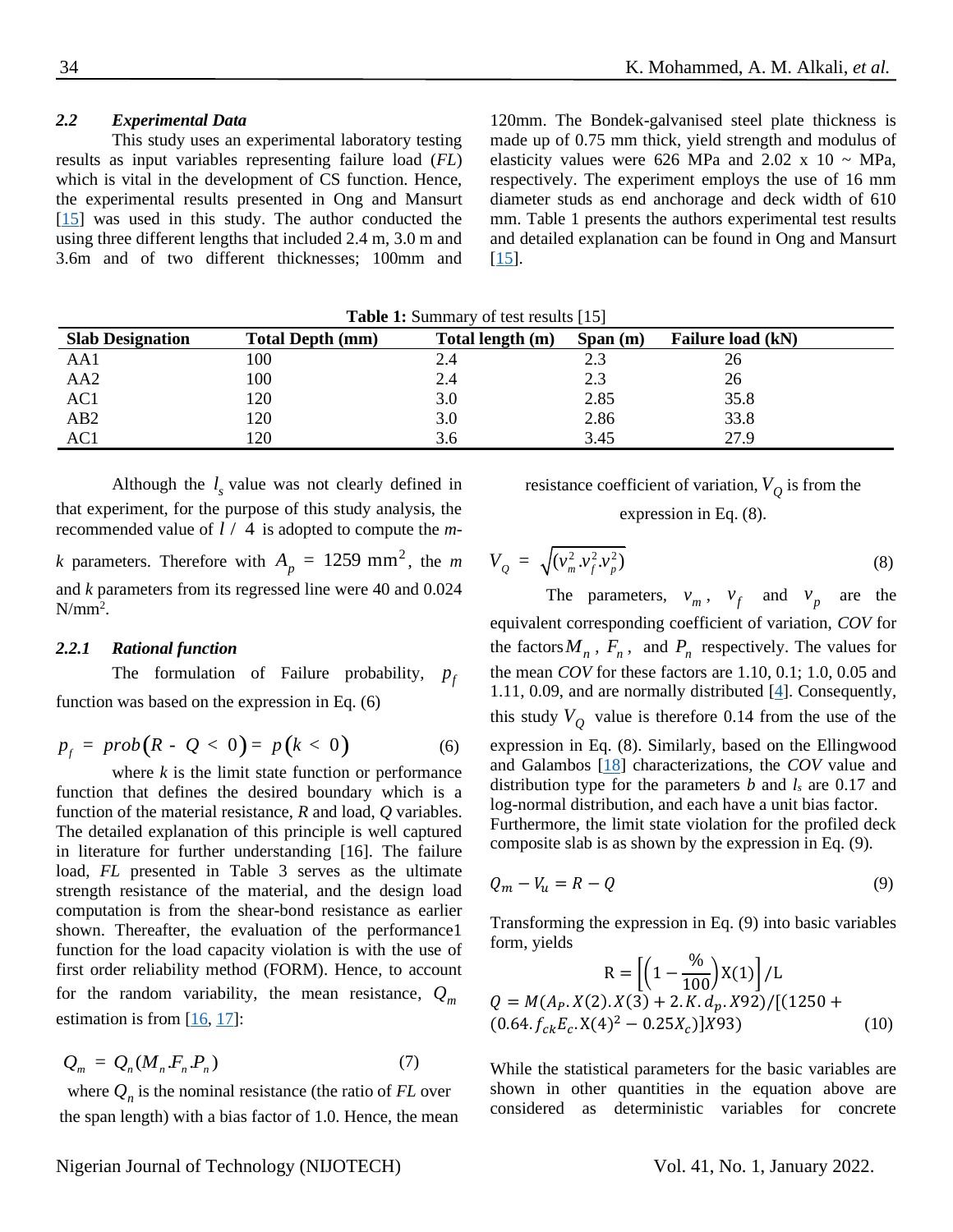characteristic strength,  $f_{ck}$  of 30 MPa and average elasticity modulus,

| <b>Table 2:</b> Basic variables statistical properties |                          |                      |            |  |  |  |
|--------------------------------------------------------|--------------------------|----------------------|------------|--|--|--|
| Variable X                                             | <b>Distribution type</b> | <b>Nominal value</b> | <b>COV</b> |  |  |  |
| $Fl = X(1)$                                            | Log-normal               |                      | 0.17       |  |  |  |
| $b = X(2)$                                             | Normal                   | $610 \text{ mm}$     | 0.05       |  |  |  |
| $ls = X(3)$                                            | Normal                   |                      | 0.05       |  |  |  |
| Stud dia. $=X(4)$                                      | Log-normal               | $16 \text{ mm}$      | 0.17       |  |  |  |

**Table 2:** Basic variables statistical properties

# **2 RESULTS AND DISCUSSION**

Figure 2 presents the safety performance index of CS in relation with the  $l_r = fl / \phi$  function. The behaviour depicts a linear relationship between  $l<sub>r</sub>$  and  $\beta$  value with high correlation. There is an increment in the performance index with increasing  $l_r$  value. This behaviour is in agreement with literature findings on similar work done [\[8\]](#page-5-7).



<span id="page-3-1"></span>**Figure 2:** Performance index behaviour in relation with  $l_r$ value

Horizontal shear bond value within the acceptable limit exhibit ductile failure behaviour  $[11]$ , more especially if the slip value is not greater than 0.5 mm [\[19\]](#page-5-15). Previous study have indicated that metal deck characteristics difference that included  $A_s$ ,  $f_{yd}$  and thickness values are found to influence CS shear capacity  $[13]$ . Moreover, it is a known fact that CS shear capacity is inclined to  $l_s / d_p$ ratio, because it defines the associated failure modes [\[14\]](#page-5-9).

Hence, this study examines the CS safety performance using the sectional inverted slenderness  $d_p$  / *s l* function. This is necessary because the correct characterization of the CS performance index depends on

Nigerian Journal of Technology (NIJOTECH) Vol. 41, No. 1, January 2022

that function [\[3\]](#page-5-1). In defense of this argument, the authors highlighted the importance of the characterization especially for design and numerical modeling. Further consideration is taken to account for the deck cross sections and its yield strengths. Hence, the inverted slenderness is further multiplied with the decking sheet characteristics  $A_p f_{yp}$  and the product is represented by  $\xi$ .

 $E_c$  of 27.22 kN/mm<sup>2</sup>.

[Figure 3](#page-3-0) presented the inverted slenderness account on the behaviour of CS because of its attached importance [\[3\]](#page-5-1). Although they are distinctively classified into either slender (low  $d_p / l_s$  value) or compact (higher  $d_p/l_s$ value) sections, but clear definitive boundary between these two points still posed a challenge. Nevertheless, in [Figure 3,](#page-3-0) the relationship between the  $p_f$ and  $\xi$  can be modeled using a 2<sup>nd</sup>-degree polynomial which shows a good correlation with data points. This function will aid in determining rational behaviour of selected materials in the construction of CS.



<span id="page-3-0"></span>**Figure 3:** Section slenderness influence on CS performance index

## *2.2 Rational function*

To develop a new function that will aid in determining CS failure load without the use of experimental testing is highly essential.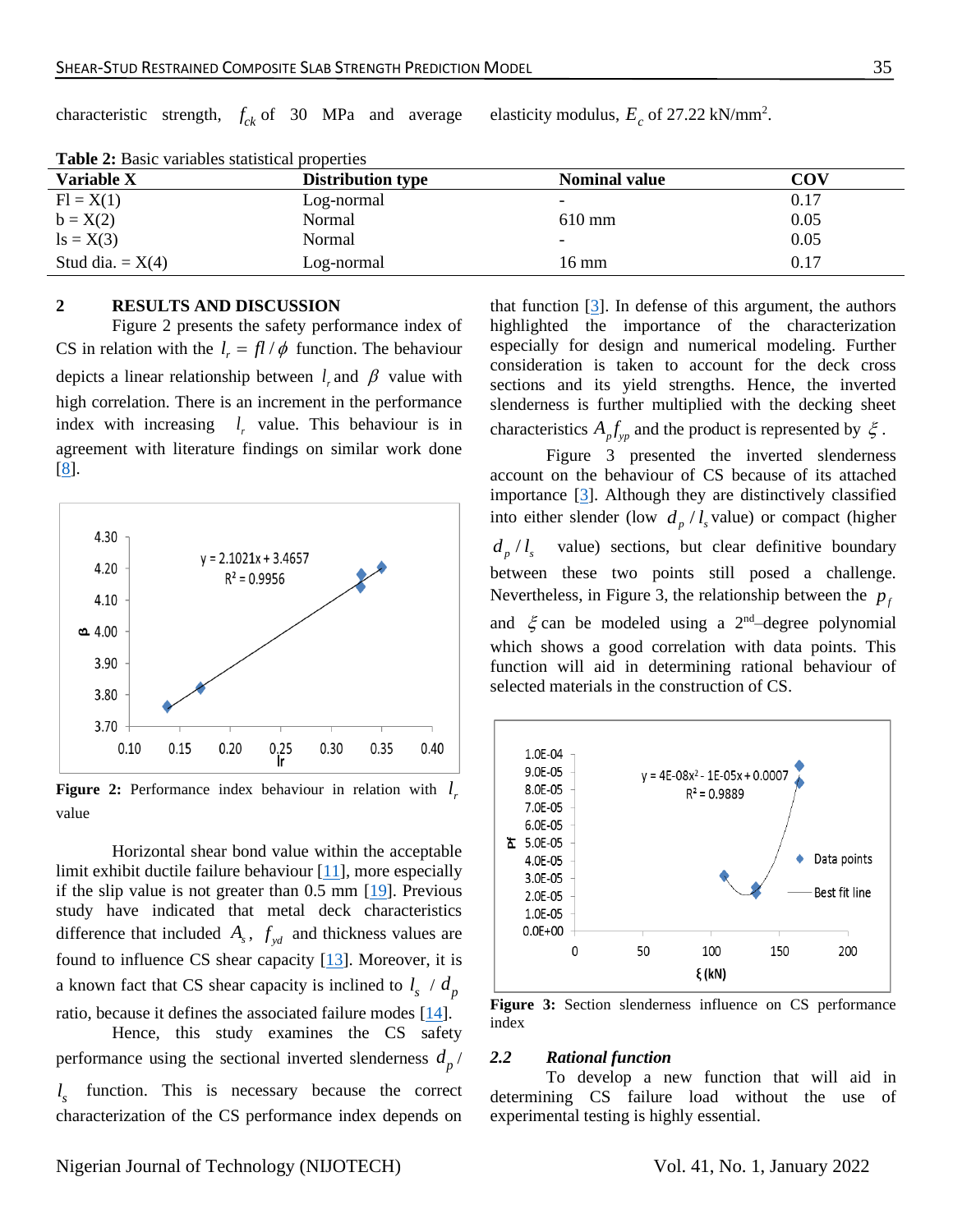

<span id="page-4-1"></span>**Figure 4:** Deck characteristics in relation with design load

Figure 4 shows the established high correlation between deck function variables and the design load estimated and this applies to both linear and polynomial of 2<sup>nd</sup> degree best fits lines. Those best fits lines will be used

## [Table](#page-4-2) **3**

<span id="page-4-2"></span> $\overline{a}$   $\overline{b}$   $\overline{c}$   $\overline{c}$   $\overline{c}$ 

for the determination of possible failure load estimation using some basic mathematical relations. Although with the available data, it is difficult to establish the previously section classification, but on the alternative, adopting a literature established delineation of slender and compact section [\[13\]](#page-5-8) with corresponding safety margin of 2.4 for this study. Hence, from the best fit line equation in [Figure](#page-3-1)  [2,](#page-3-1) a corresponding  $l_r$  value of -0.5 is obtained. Therefore, the use of expression in Eq. (11) provides the projected failure load  $Fl_p$  estimate:

$$
Fl_p = x * l_r \tag{11}
$$

The parameter  $x$  represents design load and was given by the dependent variable expression in [Figure 4.](#page-4-1) Adopting linear best fit for the projected failure load estimation and comparison was done using experimental testing data found in literature by Chen [\[2\]](#page-5-0). Hence, Table 3 presents the experimental test values and the corresponding project[ed failure load.](#page-4-2) 

| <b>Table 5:</b> Projected FL estimation |                          |                   |    |      |     |                                          |                   |                                    |
|-----------------------------------------|--------------------------|-------------------|----|------|-----|------------------------------------------|-------------------|------------------------------------|
| <b>LABEL</b>                            | $A_n$ (mm <sup>2</sup> ) | $f_{\nu p}$ (MPa) |    |      |     | $d_p$ (mm) $l_s$ (mm) $l$ (m) EX.FL (kN) |                   | $Fl_n(\mathbf{kN})$ $EX.Fl / Fl_n$ |
| $A-1$                                   | 1170.8                   | 380               | 55 | 650  | 2.6 | 52.7                                     | 35.61925 0.675887 |                                    |
| $A-3$                                   | 1170.8                   | 380               | 55 | 800  | 3.2 | 48.2                                     |                   | 44.34898 0.920103                  |
| $A-5$                                   | 1170.8                   | 380               | 55 | 650  | 2.6 | 39.8                                     |                   | 35.61925 0.894956                  |
| $A-2$                                   | 1561.8                   | 380               | 55 | 650  | 2.6 | 61.0                                     | 20.07057          | 0.329026                           |
| $A-4$                                   | 1561.8                   | 380               | 55 | 1050 | 4.2 | 46.9                                     | 43.73047          | 0.932419                           |

The projected estimation shown in Table 3 relatively performs well with overall mean value of about 80%. The associated difference could be attributed to the none-inclusion of span lengths in the formulation of the load estimation model. Certainly, new projected load model taking into consideration the testing span length is desirable despite the good performance by the developed model in this study [\[8\]](#page-5-7). Further study that inculcates this study limitation might yield much closure estimate to the experimental test load.

# **3 CONCLUSION**

The simplified numerical strength determination method in this paper facilitates the failure load capacity of profiled deck composite slab (CS) with shear studs. The method that resulted from the consideration of rationalbased approach exhibits strong performance in determining CS-longitudinal based strength capacity. The study findings indicate that the numerical function presented can be useful in characterizing the behavior of CS with embedded shear stud without the rigors of complex laboratory work especially when considering slope-intercept method and this will facilitate the strength verification of CS construction.

## **ACKNOWLEDGEMENT**

The authors sincerely appreciate TETFund for providing financial support required for this work under Institution Based Research.

# **REFERENCES**

<span id="page-4-0"></span>[1] Abbas, H. S. Bakar, S. A. Ahmadi, M. and Haron, Z. "Experimental studies on corrugated steel-concrete composite slab," *GRAĐEVINAR,* 67(3), 2015, pp. 225-233. doi: doi: 10.14256/JCE.1112.2014.